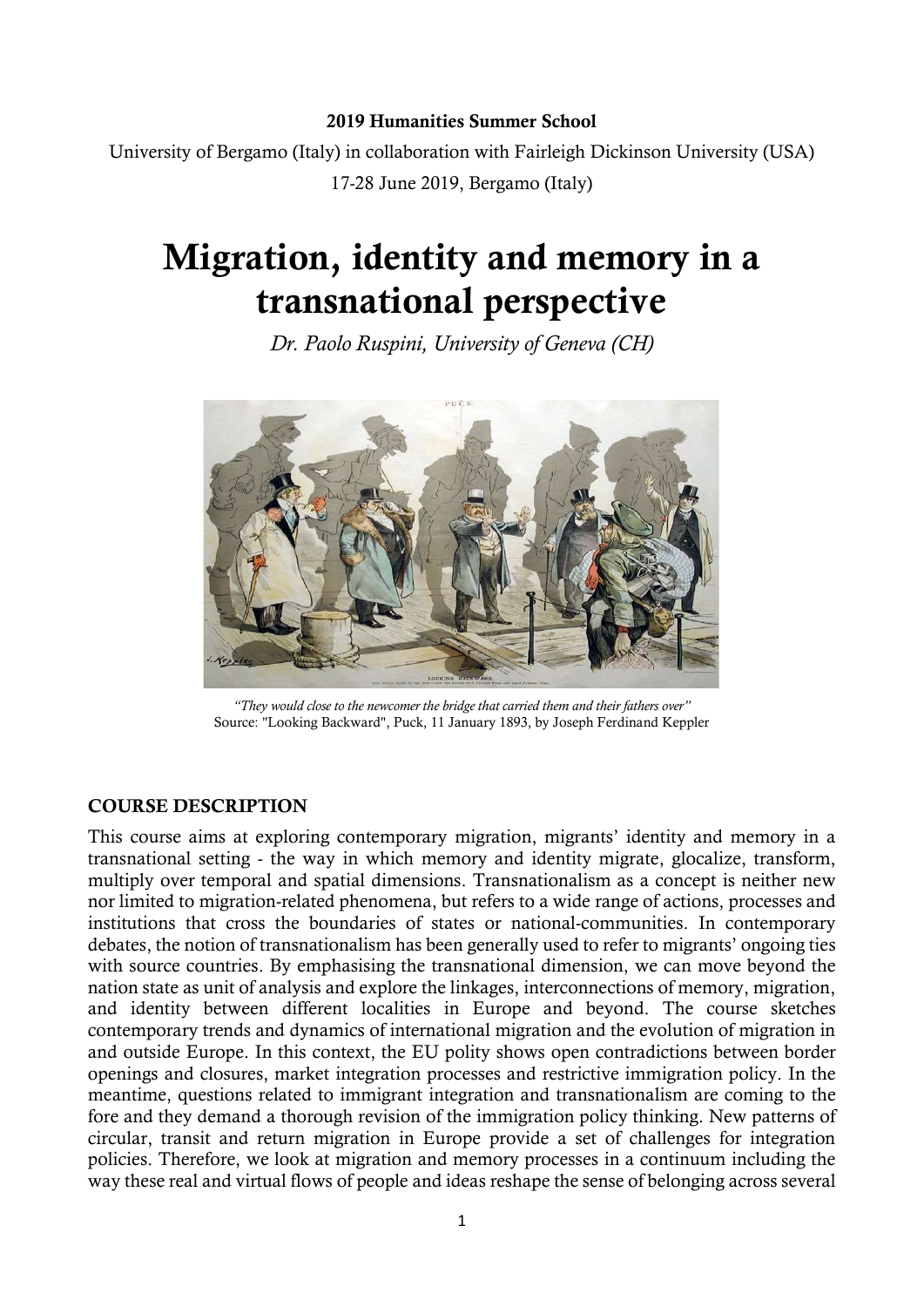generations. At the end, the participants will be able to demonstrate an understanding of the current trends and dynamics of international migration; of the European immigration history since the end of the Second World War; of the interrelation between migrant transnationalism and immigrant integration; of the way memory, identity and migration intersect beyond the nation states; and finally, of the challenges that different migrant generations are currently facing.

## Course outline

The course will be articulated in six sessions each including two lectures as follows:

Session 1: International migration: current trends and dynamics

Session 2: European immigration since the Post-Second World War era

Session 3: Migrant transnationalism: concept and practices

Session 4: Transnationalism and immigrant integration

Session 5: Migration, identity and memory beyond the nation state;

Session 6: Conclusions. Theoretical and empirical challenges ahead.

## Course requirements and assessment

Indicative learning activities

#### In session

Tutor presentation on key readings, other relevant publications and migration related sources (databases, glossaries, videos, etc.).

Elaborating one's own position about the current extent of international migration and memory processes in Europe and beyond through group and plenary discussion.

Presentation of one's own position about international migration and memory processes in Europe and beyond through group and plenary discussion.

## Follow-up

Revising/focusing/sharpening one's own position about the current size and breadth of international migration flows, the linkage between migration and memory in a transnational setting and the challenges faced by different migrant generations based on the moderated discussions in session.

Approaches to teaching and learning

Independent self-study

Personal experience on the topic

Lecture

Reflection

Moderated discussion

Presentation

Final written exam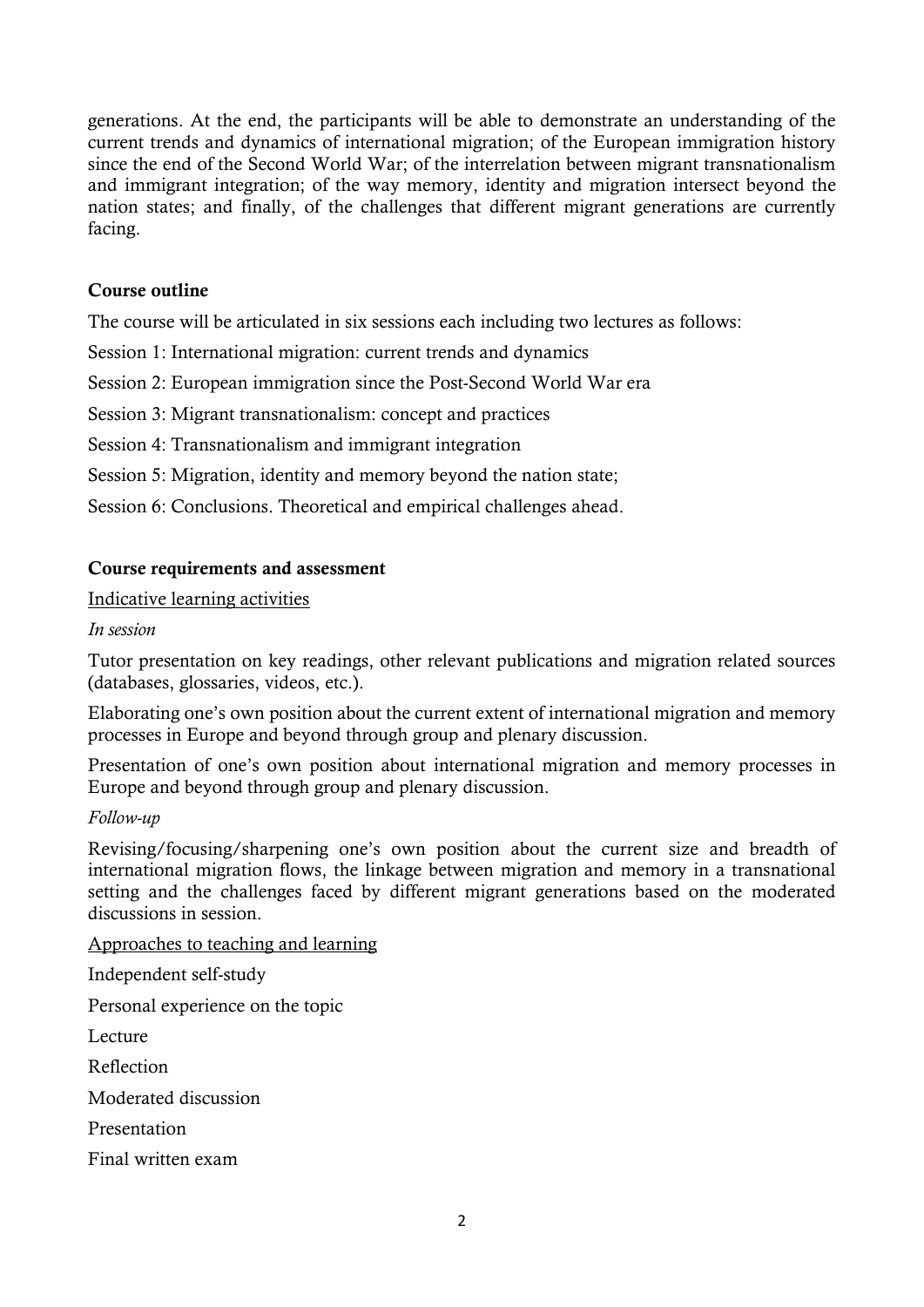#### General references and sources

Castles, S., De Haas, H., Miller, M. (2014) The Age of Migration. International Population Movements in the Modern World, Fifth Edition, Basingstoke: Palgrave-Macmillan.

Bauböck, R., Faist, T. (2010) (Eds) Diaspora and Transnationalism. Concepts, Theories and Methods, IMISCOE Research, Amsterdam: Amsterdam University Press.

Martiniello, M., Rath, J. (2010) (Eds) Selected Studies in International Migration and Immigrant Incorporation, IMISCOE Textbooks, Amsterdam: Amsterdam University Press.

Bade, K. J. (2003) Migration in European History, Oxford: Oxford University Press.

Creet, J., Kitzmann, A. (Eds) Memory and Migration: Multidisciplinary Approaches to Memory Studies, Toronto: University of Toronto Press.

#### Glossaries and Statistics

Perruchoud, R., Redpath-Cross, J. (2011) (eds.) Glossary on Migration, 2nd Edition, International Migration Law, N. 25, Geneva: International Organization for Migration (IOM). At: https://publications.iom.int/system/files/pdf/iml25\_1.pdf

EMN – European Migration Network (2010) Asylum and Migration Glossary. A tool for better comparability, Brussels: EC DG-JLS/EMN. At: http://www.emn.fi/files/179/EMN\_GLOSSARY\_Publication\_Version\_January\_2010.pdf

Eurostat - Statistics Explained, Migration and migrant population statistics, Data extracted in March 2019, Brussels: European Commission. At: http://ec.europa.eu/eurostat/statisticsexplained/index.php/Migration\_and\_migrant\_population\_statistics

## Contents of the single sessions

Each session comprises two lectures each of two hours (dates and time to be agreed)

## Session 1

## International migration: current trends and dynamics

This preliminary session represents an opportunity to get acquainted with global migration trends, push, and pull factors of worldwide migration flows and the current changing character of international migration for students who lack pre-knowledge on these issues as well as possible refreshment for those more experienced on this topic. Additionally, it also includes a short introduction to a visual ethnographic approach to urban environments.

#### Required readings:

Koser, K. (2007) International Migration: A Very Short Introduction, Oxford: Oxford University Press.

Krase, J. (2011) "Ethnic Crossroads: Visualizing Urban Narratives", in C. Allemann-Ghionda, W. D. Bukow, Orte der Diversität: Formate, Arrangements und Inszenierungen, Wiesbaden: VS Verlag, pp. 93-112.

Ruspini, P. (2014) "The Transformative Character of International Migration and its Impact on Integration Practices and Learning Needs", in F. Bignami, M.G. Onorati (Eds) Intercultural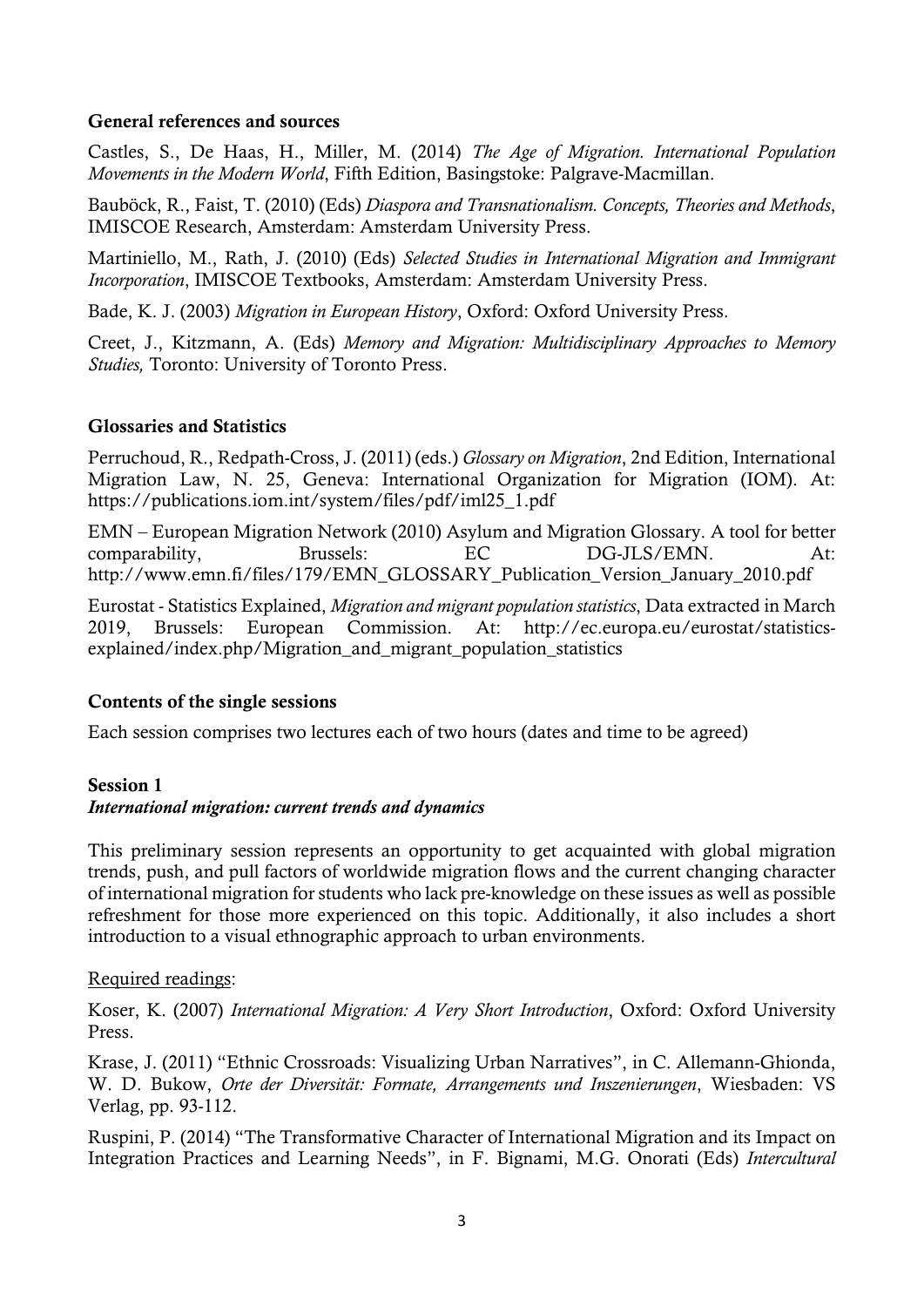Competences for Vocational Education and Training. Experiential Learning and Social Contexts for Enhancing Professional Competences, Milan: Egea, pp. 89-98.

## Session 2

#### European immigration since the Post-Second World War Era

Post-war migration into the western societies since the 1950s was central to the economic reconstruction of these countries and was structured by the development of the European economy that generated demand for migrant workers. The post-war economic boom in Western Europe was sustained by migrants from other European countries and beyond. There was, however, the assumption that this labour migration was temporary and that migrants would return to their countries of origin when economic conditions changed. By the late 1970s it was clear that supposed temporary migration had turned into permanent settlement. The session will provide an overview of three main periods of the European immigration history: (1) Labour migration between the 1950s and 1973-4 driven to a great extent by the exigencies of west European economic reconstruction; (2) Family migration from the 1970s onwards once labour recruitment was terminated; (3) The 'third wave' of migration developed in the aftermath of the end of the Cold War in 1989 with emphasis on asylum seeking migration and migration defined by state policies as 'illegal'.

#### Required readings:

Castles, S., De Haas, H., Miller, M. (2009) "Migration in Europe since 1945", in S. Castles, H. De Haas, M. Miller, The Age of Migration. International Population Movements in the Modern World, Fifth Edition, Basingstoke: Palgrave-Macmillan, pp. 102-125.

Geddes, A. (2003) "Analysing the Politics of Migration and Immigration in Europe", in A. Geddes, The Politics of Migration and Immigration in Europe, London: SAGE Publications, pp. 1- 28.

Fassmann, H. (2009) "European migration: Historical overview and statistical problems", in Fassmann, H., Reeger, U., Sievers, W. (2009) (Eds) Statistics and Reality. Concept and Measurements of Migration in Europe, IMISCOE Reports, Amsterdam: Amsterdam University Press, pp. 21-44.

At: http://www.oapen.org/search?identifier=340025;keyword=Statistics%20and%20reality

Ruspini, P. (2008) "The Post-Enlargement Migration Space", in C. Bonifazi, M. Okólski, J. Schoorl, P. Simon (Eds) International Migration in Europe: New Trends, New Methods of Analysis, IMISCOE Research, Amsterdam: Amsterdam University Press, 179-196.

At: http://www.oapen.org/search?identifier=340088;keyword=imiscoe

## Session 3

## Migrant transnationalism: concept and practices

The concept 'transnationalism' became usual in the last few years. However, the term is neither new nor limited to migration-related phenomena, but refers to a wide range of actions, processes and institutions that cross the boundaries of states or national-communities. The earliest use of this term regarding immigration is probably a famous essay by Randolph Bourne from 1916 in which he described America as a 'transnational nation' composed of, and constantly changed through, immigration from diverse origins. In contemporary debates, the notion of transnationalism has been generally used to refer to migrants' ongoing ties with source countries.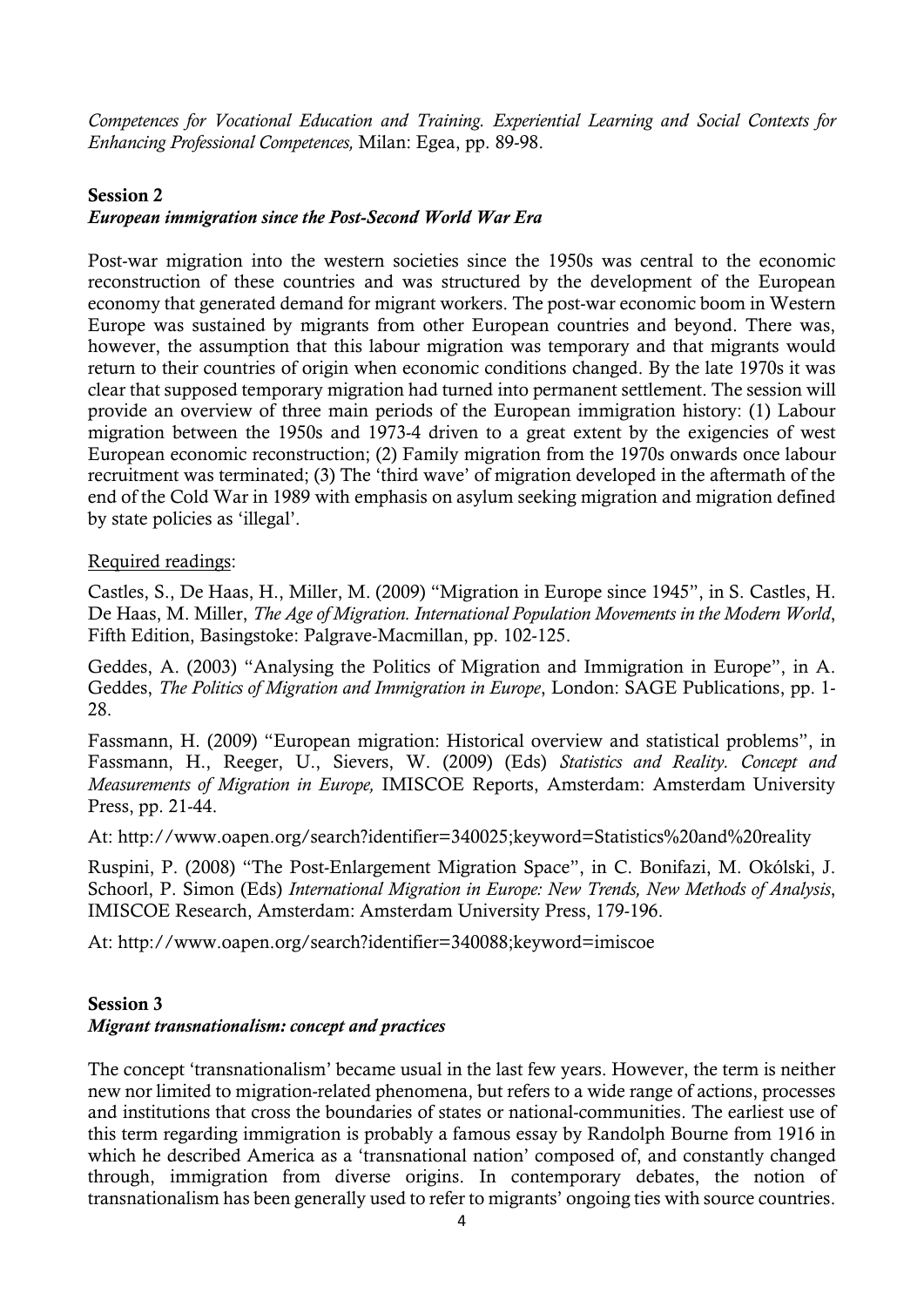Required readings:

Portes, A., Guarnizo, L. E. & Landolt, P. (1999) "The study of transnationalism: pitfalls and promise of an emergent research field", Ethnic and Racial Studies, Volume 22, Number 2, March 1999, pp. 217-237.

Kivisto, P. (2001) "Theorizing transnational immigration: a critical review of current efforts", Ethnic and Racial Studies, Vol. 24, No. 4, July 2001, pp. 549-577.

Bauböck, R. (2003) "Towards a Political Theory of Migrant Transnationalism", International Migration Review, Vol. 37, No. 3, Transnational Migration: International Perspectives (Fall, 2003), pp. 700-723.

Vertovec, S. (2004) "Migrant Transnationalism and Modes of Transformation", International Migration Review, Volume 38, Number 3 (Fall 2004), pp. 970-1001.

Mihailov, D., Richter, M. and Ruspini, P. (2017) "Social Networks and Transnational Migration Practices", in M. Richter, P. Ruspini, D. Mihailov, V. Mintchev and M. Nollert (Eds) Migration and Transnationalism Between Switzerland and Bulgaria, New York: Springer, pp. 153- 180.

## Session 4

## Transnationalism and immigrant integration

New patterns of circular, transit and return migration in Europe provide a set of challenges for integration policies. Under conditions of globalisation, the growing transnationalism and the role of diasporas urges a redefinition of the traditional notions of integration. Notions of identity are evolving as individuals increasingly 'belong' to more than one country and society. Purpose of this session is to discuss current transnational patterns of migration in Europe, the impact of immigration policies and the equation transnationalism-integration.

# Required readings:

Bivand Erdal, M. & Oeppen, C. (2013) "Migrants balancing acts: Understanding the interaction between integration and transnationalism", Journal of Ethnic and Migration Studies, 39(6): 867- 884.

Mügge, L. (2016) "Transnationalism as a Research Paradigm and Its Relevance for Integration", in B. Garcés-Mascareñas, R. Penninx (eds.), Integration Processes and Policies in Europe. Contexts, Levels and Actors, IMISCOE Research Series, New York: Springer Open, 109-125.

Ruspini, P. (2011) "Conceptualising Transnationalism: East-West Migration Patterns in Europe", in C. Allemann Ghionda, W.D. Bukow (Eds) Orte der Diversität: Formate, Arrangements und Inszenierungen, Wiesbaden: VS Verlag,115-127.

Ruspini, P. (2019) "Migrants unbound? Transnationalism, Immigrant Integration and Return in Europe and Beyond" in P. Ruspini, Migrants Unbound, London: Transnational Press London, 7- 18.

## Session 5

# Migration, identity and memory beyond the nation state

Emphasis on the transnational dimension allows to move beyond the nation state as unit of analysis and explore the linkages, interconnections of memory, migration, and identity between